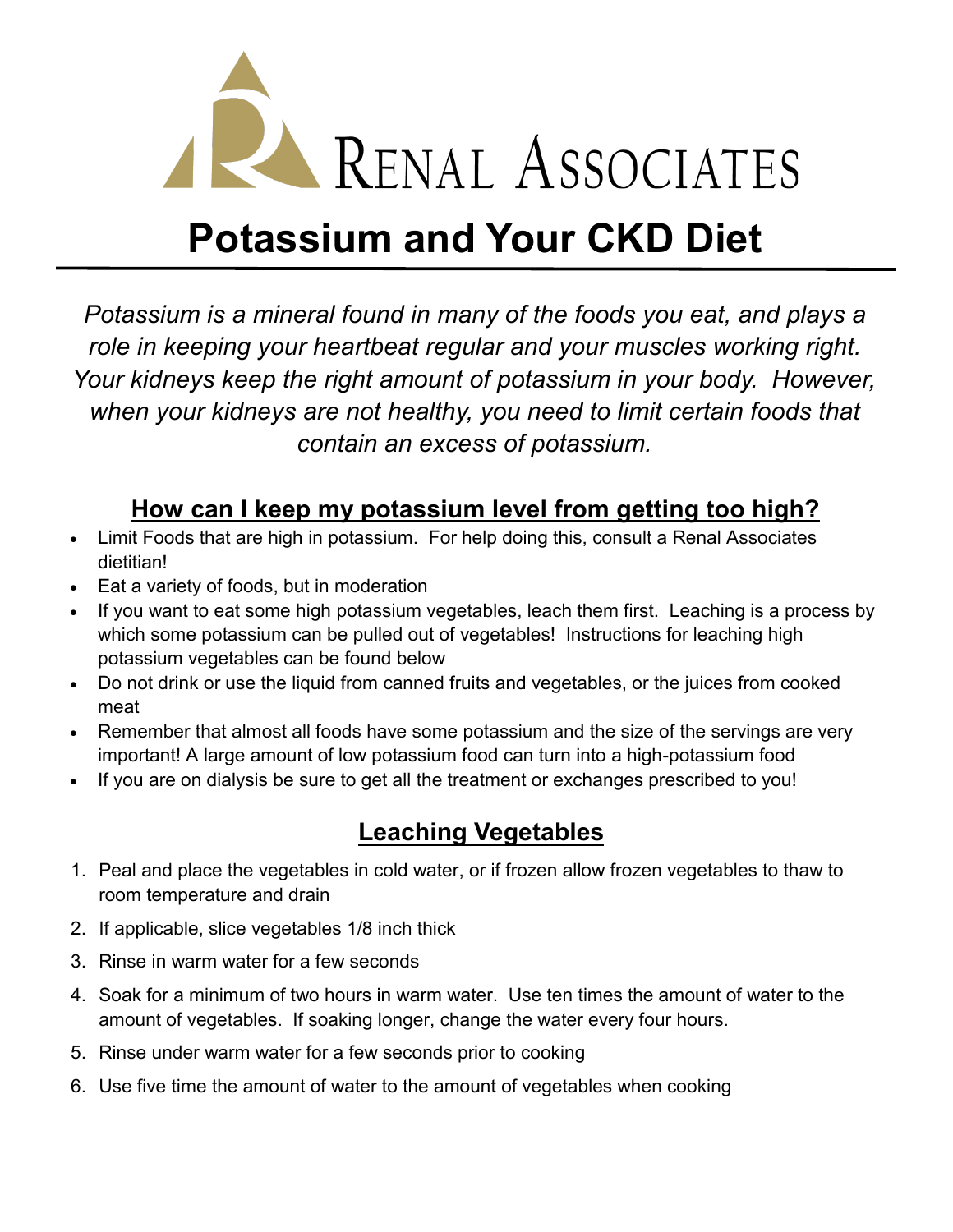#### **Symptoms of Low Potassium**

Muscle weakness **Confusion** Irritability Fatigue Heart Disturbances Diarrhea

#### **Symptoms of High Potassium**

Nausea Fatigue Muscle weakness Tingling sensations Low heart rate, weak pulse Heart Disturbances

# **Low Potassium Foods**

### **Fruits**

#### **Vegetables**

Apple Apple Juice Apple Sauce Apricots, Canned in Juice **Blackberries Cherries Cranberries** Fruit Cocktail Grapes **Grapefruit** Mandarin Oranges Fresh and Canned Peaches Pineapple Pineapple Juice Plums **Raspberries Strawberries Tangerine** Watermelon



Alfalfa Sprouts Asparagus Green and Wax Beans Green or Red Cabbage Cooked Carrots **Cauliflower Celery** Fresh and Frozen Corn Cucumber Eggplant Kale **Lettuce** Mixed Vegetables Fresh Mushrooms Okra Parsley Green Peas Peppers Radish Rhubarb Canned Water Chestnuts **Watercress** Yellow and Zucchini Squash

## **Other Foods**

Rice Noodles Pasta Bread and Bread Products (not whole grain) Angel or Yellow Cake Coffee Pies (no chocolate or high potassium fruits) Cookies (No chocolate or nuts)